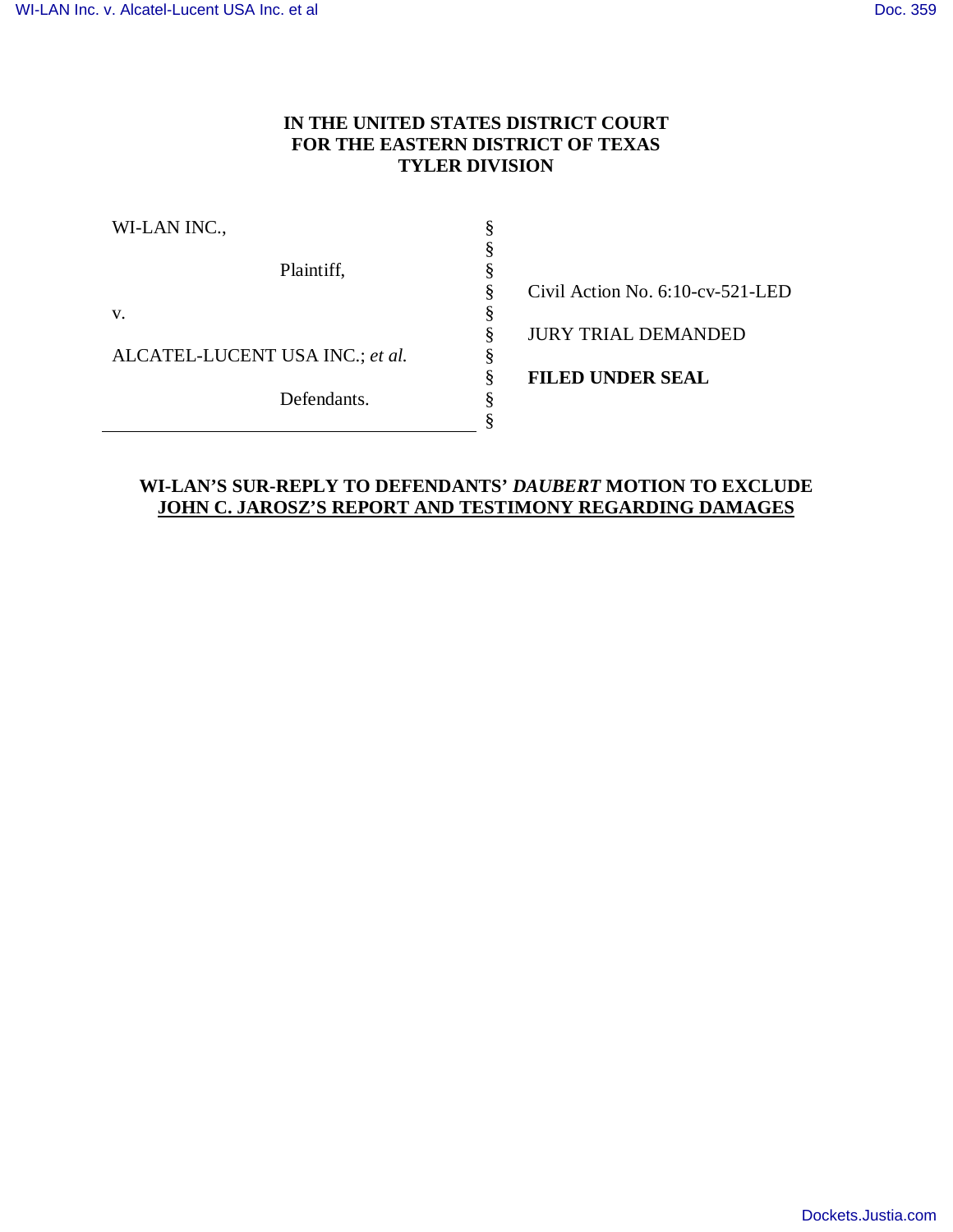### **A. The EMVR Is Not Implicated by Mr. Jarosz's Computation of a Lump-Sum Royalty That Considers All Relevant Circumstances.**

Defendants' Reply says that "Wi-LAN *concedes* that its expert, [Mr.] Jarosz, uses a royalty rate applied to entire end-product revenues" to compute royalties. Reply at 1. Wi-LAN nowhere concedes any such thing. To the contrary, Wi-LAN's response makes clear that "[t]he form of damages for each Defendant is a lump-sum royalty, not a running royalty computed as a percentage of revenue." Wi-LAN's Response at 1; *see also id.* at 2-3 ("However, Mr. Jarosz did not conclude damages should be based on a 'running royalty.' Rather, as is plainly reflected in his report and testimony, Mr. Jarosz concluded damages should be based on a 'lump-sum' royalty.") (citing Exhibit A at 47 and Exhibit B at 134). Defendants apparently hope that this Court will not read Wi-LAN's response—or Mr. Jarosz's report and deposition testimony.

Nor does Wi-LAN argue that there is an "exception" to the EMVR whenever the expert "packages his conclusion as a 'lump sum.'" Reply at 1. Rather, Wi-LAN makes the common sense point, recognized by the court in *Phillp M. Adams & Assocs. v. Winbond Electronics Corp.*, 2012 WL 3522097 (D. Utah 2010), that the EMVR is not implicated by a lump-sum royalty calculation that does not compute royalties as a percentage of revenues generated by the entire product. The Federal Circuit's decision in *Lucent Technologies, Inc. v. Gateway, Inc.*, 580 F.3d 1301 (Fed. Cir. 2009), does not consider, much less reject this argument. Reply at 1. In *Lucent*, the plaintiff's damages expert opined only on a <u>running royalty</u> (not a lump-sum royalty) consisting of "8% of sales revenue for the accused software products." *Id.* at 1324, 1326. And the Court's decision in *Lucent* makes clear that it was the opinions of plaintiff's expert, based on a running royalty computed as 8% of sales revenue, which violated the EMVR. *Id.* at 1338.

Indeed, after *Lucent* the Federal Circuit has expressly distinguished a "running royalty" calculated as a percentage of revenues of an end-product (having the potential to violate the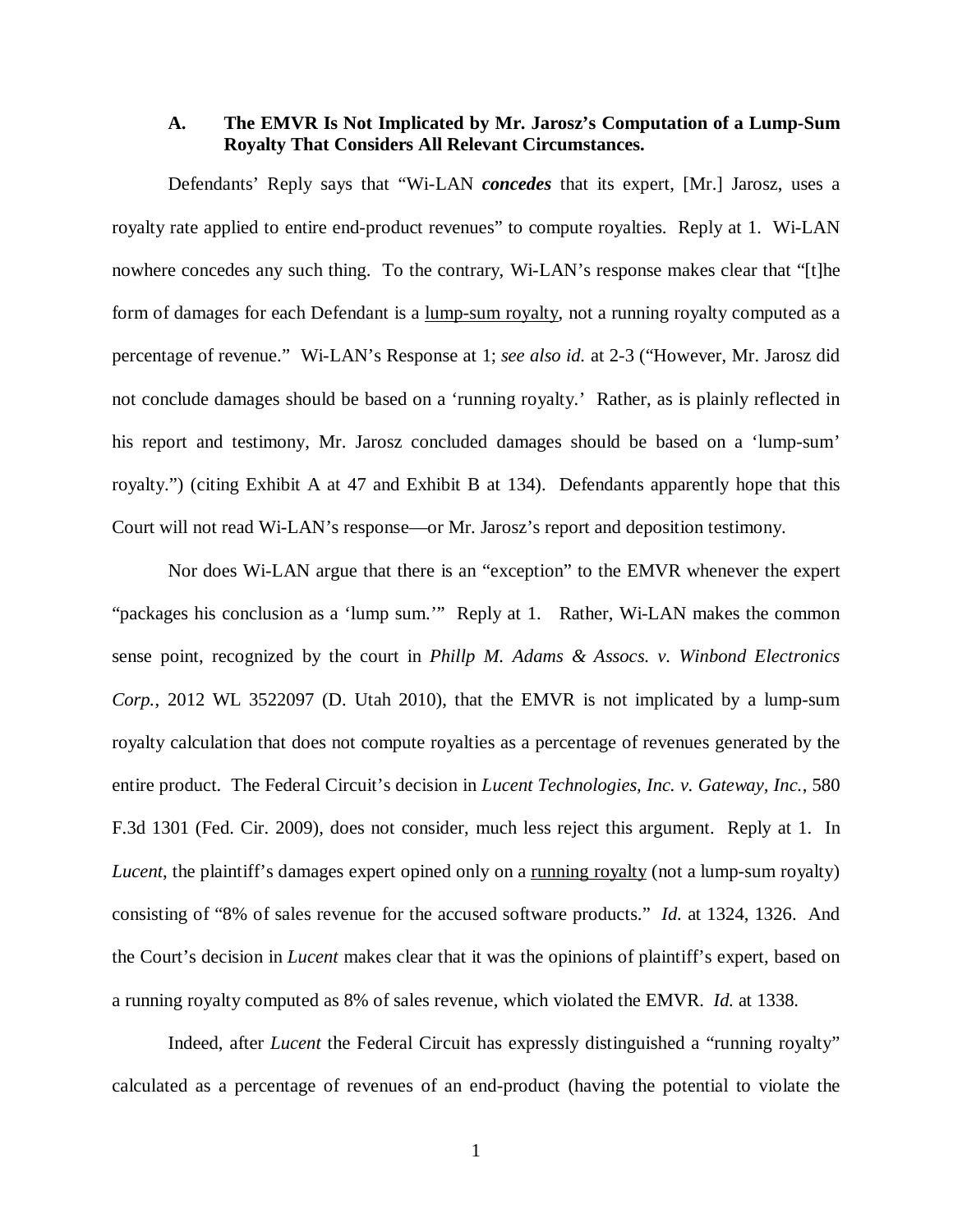EMVR) from "lump sum royalties that are not calculated as a percentage of *any* component or product." *LaserDynamics, Inc. v. Quanta Computer, Inc.*, 694 F.3d 51, 67 (Fed. Cir. 2012). Moreover, the issue in *LaserDynamics*, as in *Lucent*, was that the plaintiff's expert opined that damages should be solely on a "running royalty" computed as a percentage of the sales of the accused product. *Id.* at 68. Defendants have not cited any case from the Federal Circuit (or from any other court) where an expert's damages opinion, computed as a lump-sum royalty based on consideration of all available evidence, was found to implicate or violate the EMVR.<sup>1</sup>

Defendants' *real* complaint is that, as *one part of Mr. Jarosz's analysis* to determine the appropriate lump-sum royalty for each Defendant, Mr. Jarosz considered Wi-LAN licenses that included rights to the patents-in-suit, some involving lump-sum payments, and others involving running royalties. However, running royalty license agreements can be relevant to a lump-sum royalty calculation. *See Lucent*, 580 F.3d at 1330. Defendants play fast-and-loose with Mr. Jarosz's methodology and seek to transform one part of his analysis (consideration of running royalty licenses involving the patents-in-suit)<sup>2</sup> into the *sine qua non* of his opinions. Mr. Jarosz will opine on a lump-sum royalty for each Defendant based on all relevant circumstances.

## **B. Mr. Jarosz's Consideration of Lump-Sum and Running-Royalty Licenses Between Wi-LAN and Third Parties Was Economically Justified.**

Even though Wi-LAN disputes that Mr. Jarosz's lump-sum royalty calculations could

<u>.</u>

<sup>1</sup> *Uniloc USA, Inc. v. Microsoft Corp.*, 632 F.3d 1292 (Fed. Cir. 2011), did not involve a damages opinion computed as a lump-sum royalty. Rather, the expert in *Uniloc* computed damages using a "25 percent rule of thumb" where he assumed that the plaintiff would be entitled to a running royalty consisting of 25% of the profits generated by the accused product.

 $2$  Notably, Defendants offer no legitimate response as to why it is permissible for their own expert, Dr. Becker, to employ a similar methodology. *See* Wi-LAN Response at 9-10 & n.4. Defendants suggest that Dr. Becker "attempted to apportion and adjust the various lumpsum and other licenses he used" (Reply at 4-5), but so did Mr. Jarosz. Dr. Becker and Mr. Jarosz merely have a *factual* disagreement as to how the lump-sum and running-royalty licenses should be adjusted to account for the unique circumstances of each Defendant—a disagreement that goes to the weight, not the admissibility, of Mr. Jarosz's testimony.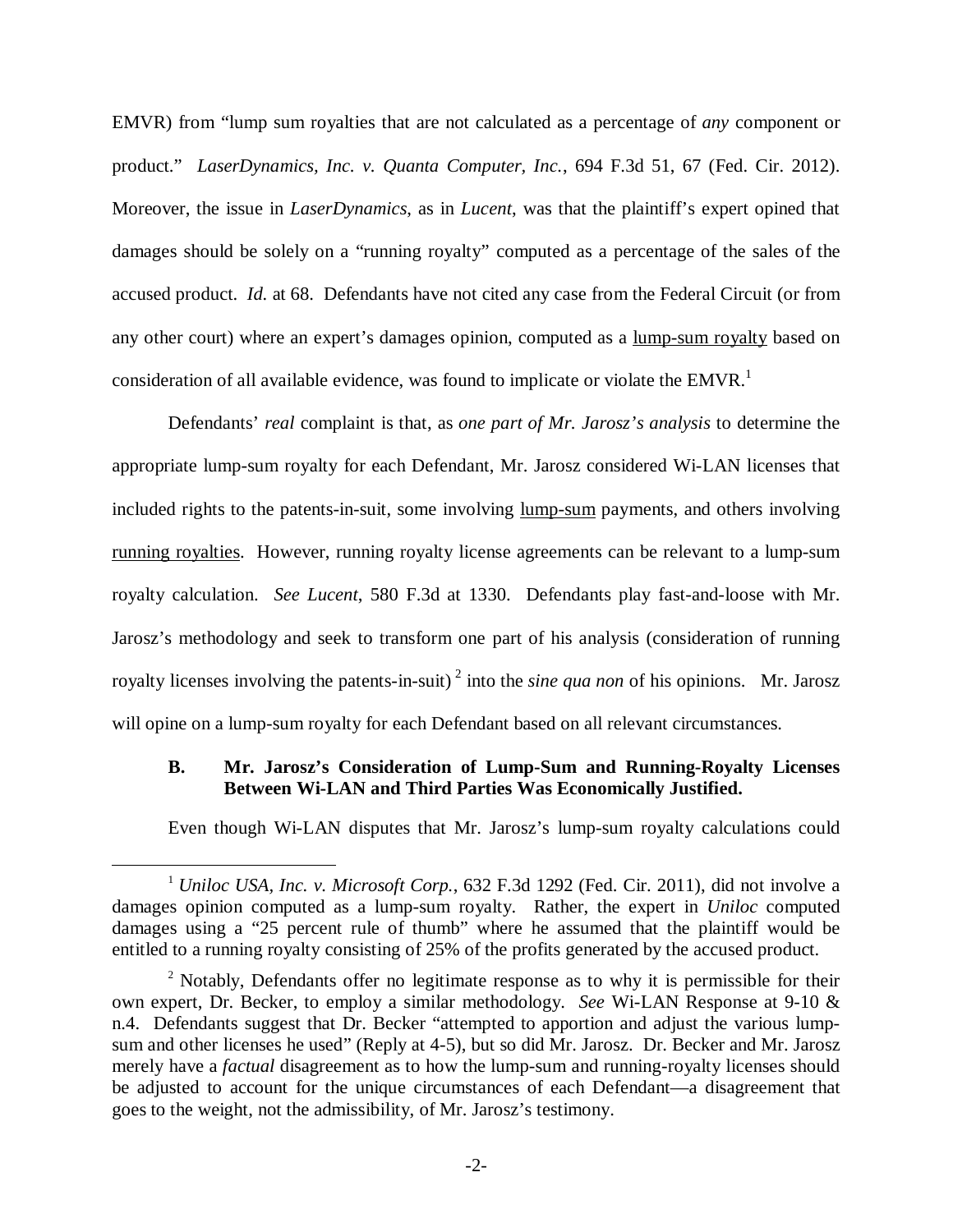implicate or violate the EMVR, courts have found, after *Lucent*, that an expert may base royalties on the entire market value of an accused product where "economically justified." Wi-LAN Response at 6-7 (citing *Lucent Technologies*, 580 F.3d at 1339, and *Mondis Technology, Ltd. v. LG Electronics*, 2011 WL 2417367, at \*2-3 (E.D. Tex. June 14, 2011)). Defendants claim that *Mondis* is contrary to *LaserDynamics*, which Defendants contend "rejected any 'practical' or 'economic necessity' exception to the EMVR." Reply at 2. In doing so, Defendants mischaracterize *LaserDynamics*. There, the expert attempted to justify use of a smaller royalty rate applied to the entire product based on economic necessity, but the Federal Circuit held that the expert had, in essence, "plucked [the smaller royalty rate] out of thin air." 694 F.3d at 69. Ultimately, the Court concluded that there was no need for "a necessity-based exception … for LaserDynamics *in this case*." *Id.* at 70 (emphasis added). Thus, *LaserDynamics* does not categorically reject an economic necessity exception and does not mention, must less reject, the court's analysis in *Mondis*.

Defendants also suggest that *Mondis* is distinguishable because "there were 13-16 licenses to the patents-in-suit that were relied on by *all parties*." Reply at 2. But nothing in *Mondis* supports Defendants' assertion that an economic necessity exists only if the parties agree that certain licenses are most comparable. The Court in *Mondis* recognized that reasonable royalty calculations must be tethered to comparable licenses and thus concluded that where "the most reliable licenses are based on the entire value of the licensed product," the plaintiff's expert may use those licenses to compute royalties under the EMVR. *Id.* at \*3. Here, of course, Mr. Jarosz did not compute a running royalty based on the entire market value of the accused products, but instead computed a lump sum royalty after (a) considering both lump-sum and running-royalty license agreements involving the patents-in-suit, and (b) adjusting those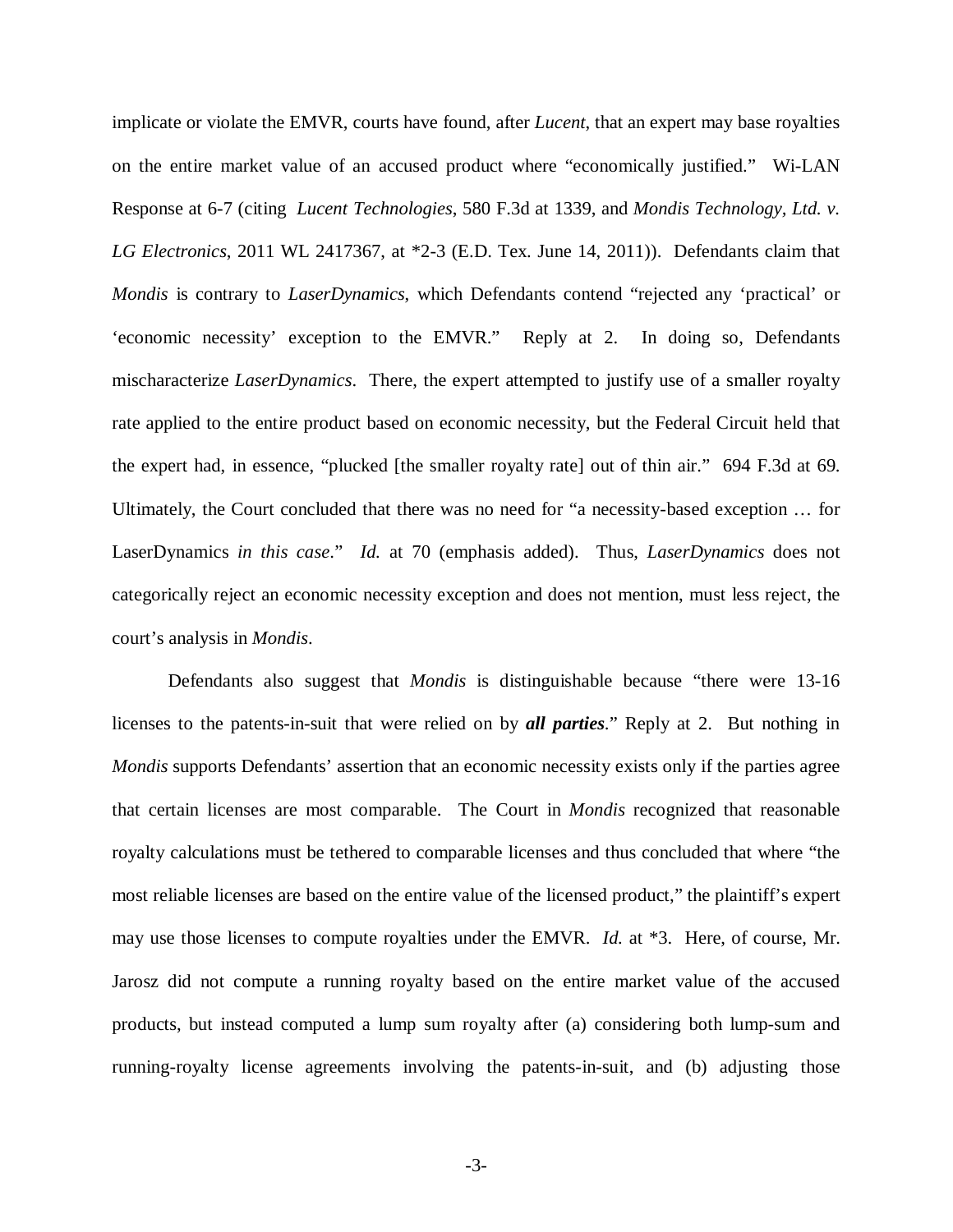agreements to account for each Defendant's unique circumstances*.*

Defendants now complain that "Alcatel-Lucent and HTC contend that no comparable licenses exist, and Sony Mobile agrees that the majority of licenses considered by Mr. Jarosz are not usable." Reply at 2-3. But Defendants did not make this argument in their *Daubert* motion, and this Court should not consider arguments raised for the first time in a reply. *Bankhead v. Gregg County*, 2013 WL 124114, at \*3 n.1 (E.D. Tex. Jan. 9, 2013). In any event, Defendants' factual arguments concerning the comparability of licenses should be resolved by the jury, not by the Court.<sup>3</sup> In this respect, it is telling that *not even Defendants' own experts* agree with each other on the question of whether Wi-LAN's licenses are comparable.

 Defendants also complain about the adjustments made by Mr. Jarosz's to lump-sum licenses. Wi-LAN does not claim that Mr. Jarosz "compare[s] the EMV of the accused products to Defendants *total revenues*." Reply at 3. Defendants fail to appreciate the purpose of Tab 79 of Mr. Jarosz's report—where he makes an additional (and perhaps too conservative) adjustment to account for the "magnitude of the products at issue relative to each Defendant's total activities." Wi-LAN Response at 8. This adjustment reduces the royalties owed by Defendants based upon their "extent of use" as compared to total handset or base station revenues.

### **C. There Is At Least a Factual Dispute as to Whether the Accused Features Drive Demand for the Accused Product.**

Defendants do not dispute that their own representatives testified that customers, including AT&T, demand compliance with HSPDA. Wi-LAN Response, Exhibits F-K. Nor do Defendants dispute that Wi-LAN's technical expert, Dr. Wells, will opine that the patents-in-suit

 $\overline{a}$ 

<sup>3</sup>Defendants claim that Mr. Jarosz ignores "key provisions" of licenses, including RuggedCom, which Defendants say "actually uses the smallest saleable unit as a royalty base." Reply at 3. Defendants misread the RuggedCom license. The "Subject Products" to which the 0.4% royalty rate applies includes both "stand alone" products and "Other Products." *See* Reply, Exhibit 2, Schedule F, c(ii)-(iii). For the "stand alone" products, which include "Base Stations," the royalty is applied to the gross selling price minus certain charges (transport fees, levies, *etc*.).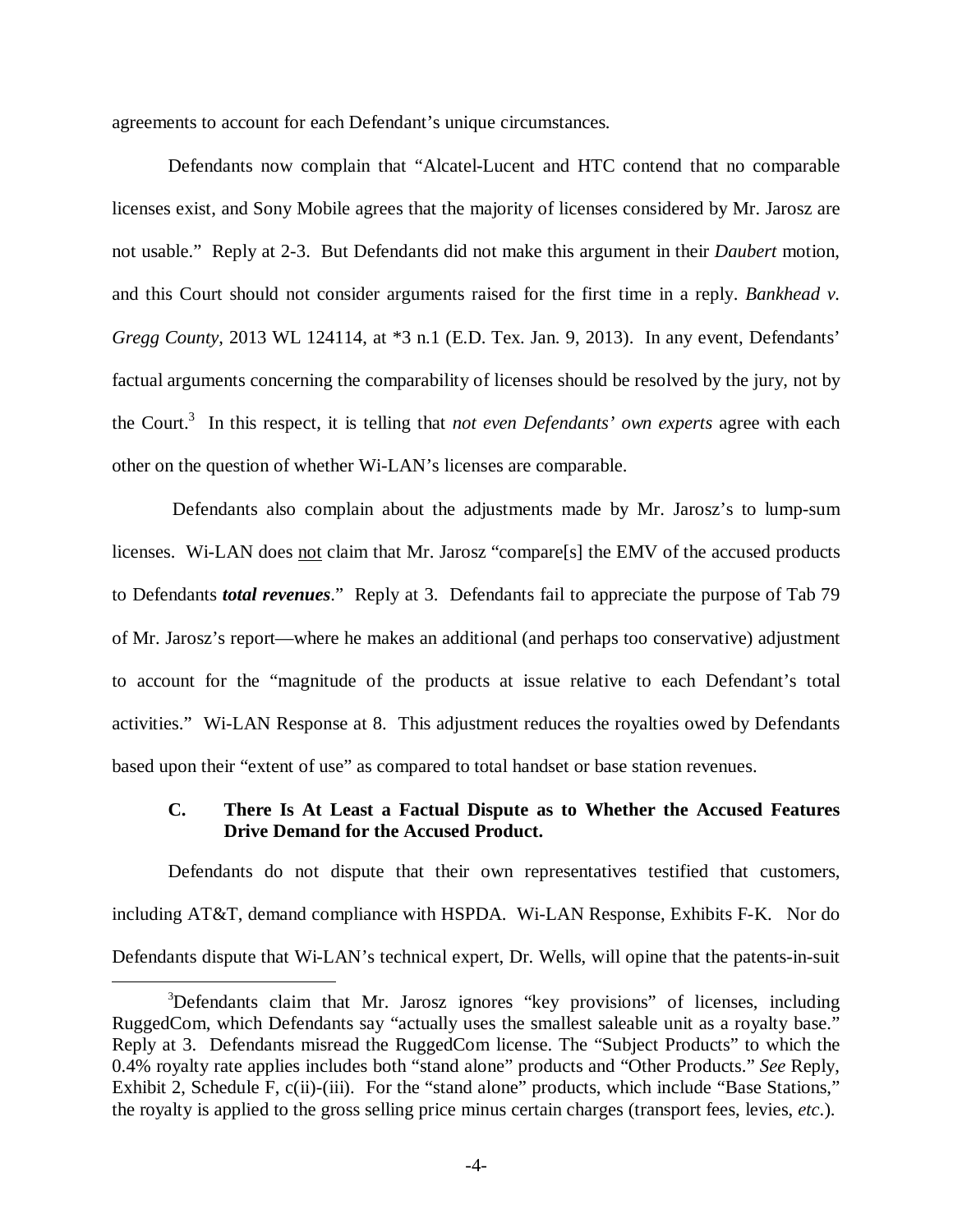are essential for compliance with HSPDA. *Id.*, Exhibit B at 53-54. This is not a case where the patented feature is only a minor or helpful but non-essential part of the accused product. *See Lucent*, 480 F.3d at 1332-33 (patent at issue involved a helpful and convenient "date picker" that was "but a tiny feature of one part of a much larger software program"); *LaserDynamics*, 694 F.3d at 68-69 (no evidence that demand for laptop computers was driven by patented technology for optical disc discrimination"). At the very least, there is a disputed fact issue as to whether the patented technology—which Dr. Wells opines is essential to compliance with HSPDA—drives the demand for customers like AT&T, which demand compliance with the HSPDA standards. *See Ergotron, Inc. v. Rubbermaid Commercial Prods.*, 2012 WL 3733578, at \*4 (D. Min. Aug. 28, 2012)(denying *Daubert* motion based on EMVR where there was a factual dispute as to whether the patented feature drove product's demand).

#### **D. Defendants' Other Complaints Are Meritless**

With respect to pre-suit damages, Wi-LAN does not dispute that it bears the burden of proving that it complied with the marking statute, if applicable. But there are disputed fact issues that need to be resolved at trial and that are not properly resolved on a *Daubert* motion. (Defendants did not move for summary judgment on marking). In any event, contrary to Defendants' contention, Mr. Jarosz explained in his deposition (*see* Wi-LAN Response, Exhibit B, at 227-28), how he could readily adjust the lump-sum damages for HTC and Alcatel-Lucent should they prevail on their marking argument as a matter of law.

Defendants also mischaracterize Wi-LAN's position on future damages. Mr. Jarosz has computed future damages as part of his analysis of what would constitute a lump-sum damages report, and to the extent that the Court is inclined to hear Mr. Jarosz's opinions on future damages, Mr. Jarosz will present those opinions.

Defendants' *Daubert* motion is opposed in all respects and should be denied.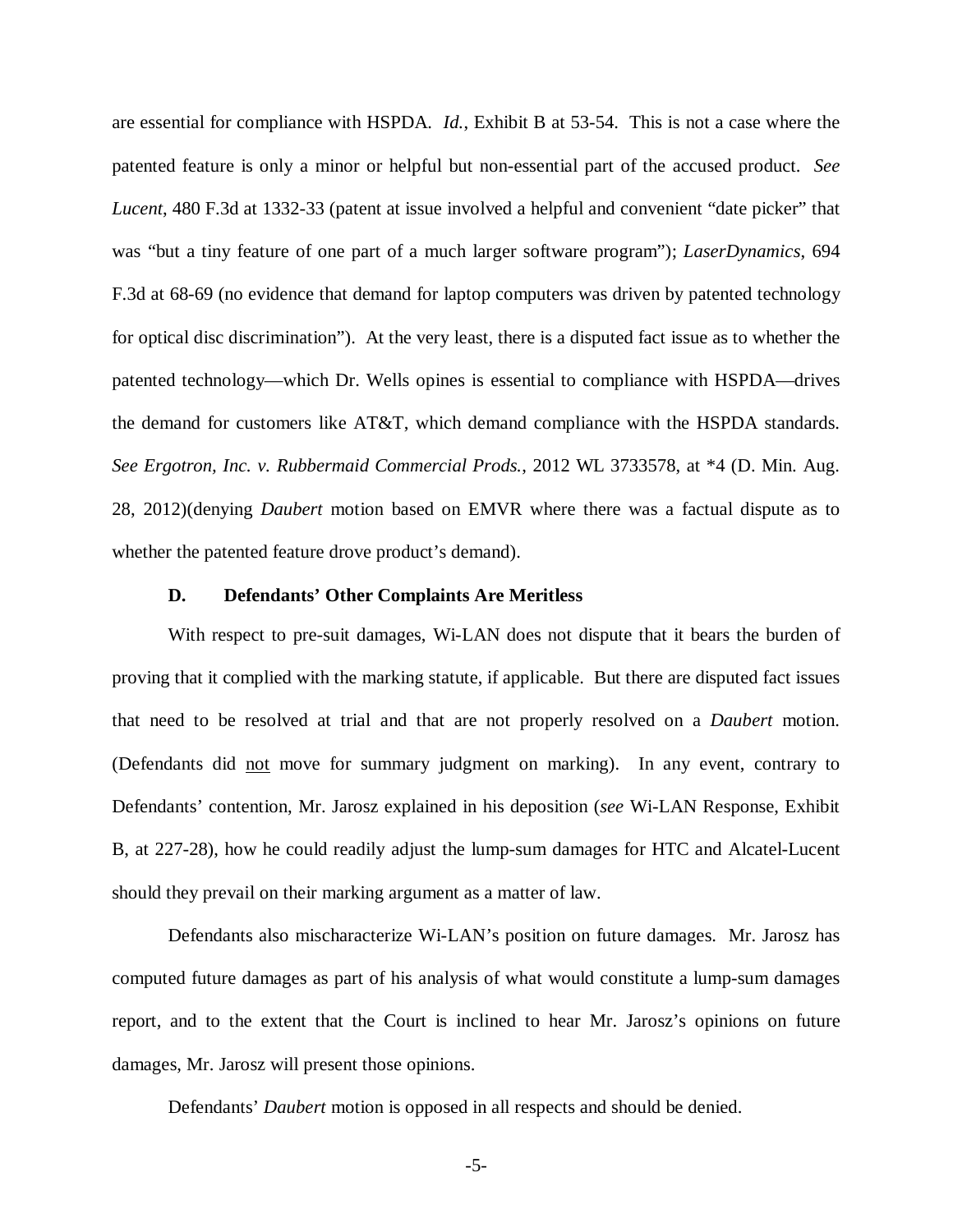Dated: March 13, 2013 Respectfully submitted,

By: /s/ *David B. Weaver* 

David B. Weaver (TX Bar 00798576) Lead Attorney Avelyn M. Ross (TX Bar 24027817) Ajeet P. Pai (TX Bar 24060376) Syed K. Fareed (TX Bar 24065216) Jeffrey T. Han (TX Bar 24069870) Seth A. Lindner (TX Bar 24078862) VINSON & ELKINS LLP 2801 Via Fortuna, Suite 100 Austin, TX 78746 Tel: (512) 542-8400 Fax: (512) 236-3476 dweaver@velaw.com aross@velaw.com apai@velaw.com sfareed@velaw.com jhan@velaw.com slindner@velaw.com

Steve R. Borgman (TX Bar 02670300) Gwendolyn Johnson Samora (TX Bar 00784899) VINSON & ELKINS LLP 1001 Fannin Street, Suite 2500 Houston, TX 77002-6760 Tel: (713) 758-2222 Fax: (713) 758-2346 sborgman@velaw.com gsamora@velaw.com

#### **Local Counsel**

Johnny Ward (TX Bar No. 00794818) Wesley Hill (TX Bar No. 24032294) Claire Abernathy Henry (TX Bar No. 24053063) Ward & Smith Law Firm P.O. Box 1231 1127 Judson Rd., Ste. 220 Longview, TX 75606-1231 Tel: (903) 757-6400 Fax: (903) 757-2323 jw@jwfirm.com wh@jwfirm.com